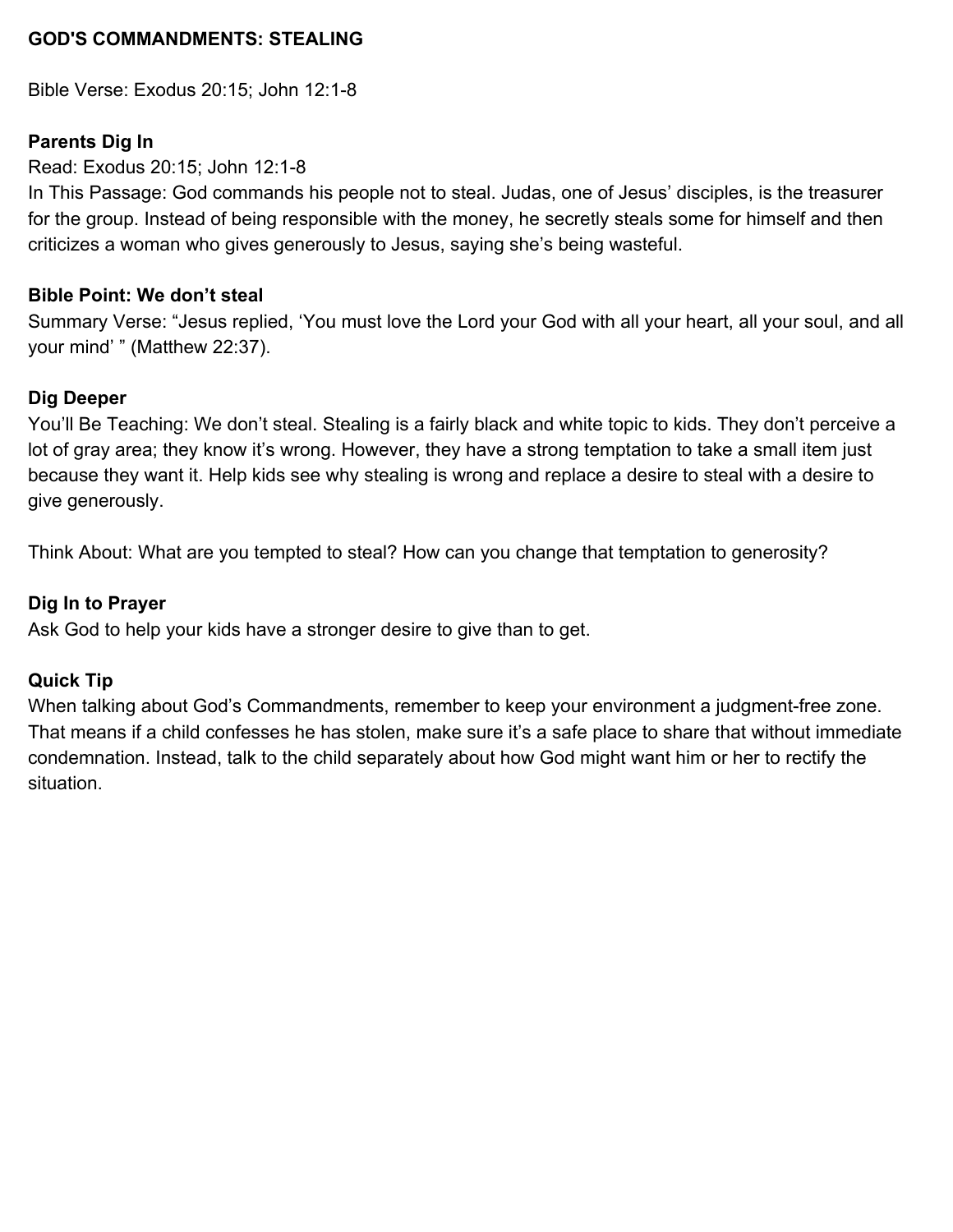### **OPENING INTRODUCTION**

#### **Introduce the Lesson**

Say: We're learning about God's Commandments. Now you might think that sounds like a bunch of rules, but God's Commandments are like street signs, showing us the best way to go. Today we're going to learn that we don't steal. Instead, we can give generously. The street sign for Giving Boulevard can remind us of that!

#### **Share**

- Tell kids something *you'd* never want to be stolen from you.
- Ask kids to share what *they'd* never want to be stolen.

### **Summarize**

Open a Bible to Exodus 20, and say: No one likes to be the victim of someone who steals. But some people are so focused on getting more and more that they're willing to steal! In the Bible, God says we don't steal. The Bible is amazing! It's full of incredible stories—and they're all true! God gave us the Bible so he can show us how to live. Let's hear from him as we explore the Bible. And let's talk with him right now.

Pray, asking for his help not to steal or be greedy.

#### **TALK-ABOUT VIDEO**

· "Noah's Story" teaching video

#### **Discuss and Watch "Noah's Story"**

Say: We're learning that we don't steal. But sometimes it's hard to know what's really stealing.

Ask: If you find money on the ground, should you take it? Explain.

Say: Let's see a story where that happened and two friends had to decide what to do.

#### **Watch "Noah's Story." (watch or download [here](https://vimeo.com/showcase/6097677/video/345118632))**

Ask: • What did you think about Noah's choices in this story? What about Jared's?

• How would it have hurt someone if Jared had kept the money?

Say: We don't steal. Even though Jared wanted the money, keeping it meant a kindergartener couldn't afford a book at the book fair. Taking from other people is selfish. Instead, we can give generously.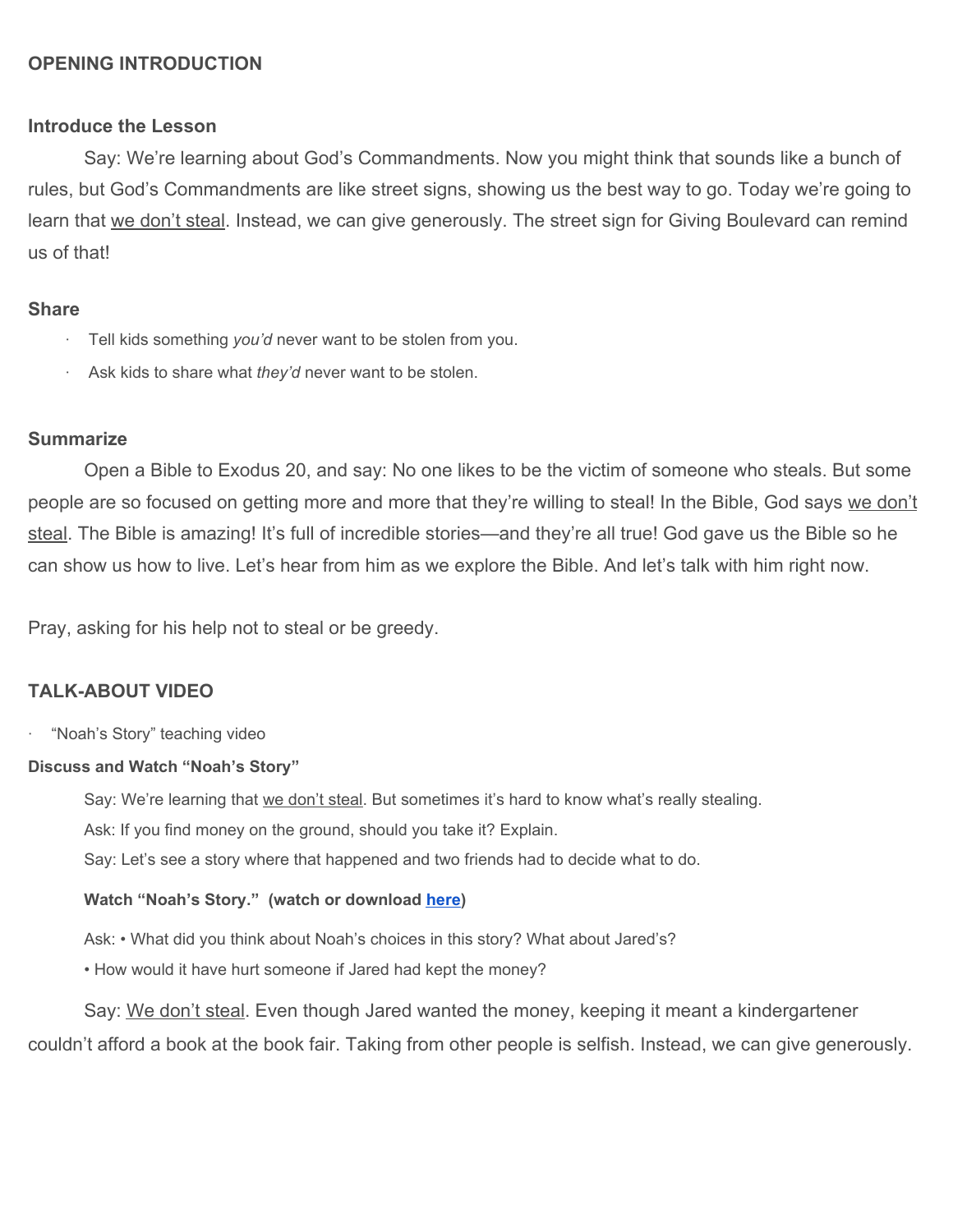### **MUSIC VIDEOS**

Sing Songs To God!

- **· "Thankful" (watch or download [here\)](https://vimeo.com/showcase/6097677/video/345114550)**
- **· "Worship Christ" (1 Peter 3:15) (watch or download [here](https://vimeo.com/showcase/6097677/video/345114645))**
- **· "Stand Together" (watch or download [here](https://vimeo.com/showcase/6097677/video/345114189))**

# **CORE BIBLE DISCOVERY**

## **Supplies**

**·** Bible

· snack-size bags of Goldfish crackers or other snack that can be eaten a little at a time (2 bags for every 5 kids)

- basin (1 for every 5 kids)
- cups of water, scented with essential oil (1 per child)

### **Steal the Goldfish**

Have kids form groups of five. Choose a child in each group to be the Keeper of the Goldfish. Tell kids that person will hold on to the snack until it's time to eat it.

Call the Keepers of the Goldfish over to get one bag each, and whisper to them that they should sneak Goldfish throughout the story and try to eat the whole bag by the time you've finished telling about Judas, without their groups noticing.

**Say: Today's Bible story is about a guy named Judas. You may know him as the guy who betrayed his friend Jesus and helped people arrest and kill Jesus. But this story happens before he did all that.**

**You see, Judas was one of Jesus' 12 disciples. The disciples were Jesus' closest friends, and they followed him around and learned from him.**

**Judas was the treasurer for the group. That means he was in charge of the money. So when they would go to the market, Judas was responsible for buying the food.** Have kids walk around the room as if heading to the market.

And when they went to the Temple, Judas was in charge of the offering. Have kids walk around the room as if heading to the Temple.

 **And when they needed new sandals, Judas paid the bill.** Have kids walk around the room, take off their shoes, and then put them back on.

 **And when they had to stay at an inn, Judas handled the payment.** Have kids walk around the room, lie down as if sleeping, and then get back up.

**Or if they had to rent a donkey, Judas would pay the fee.** Have kids gallop around the room.

 **But there was a problem. Judas was a thief. And he's not the only one.** Motion to the Keepers of the Goldfish. **It looks like we have some trouble with the people in charge of things in** *our* **class, too!**

Have the Keepers of the Goldfish hold up their bags and show that the Goldfish are gone or mostly gone.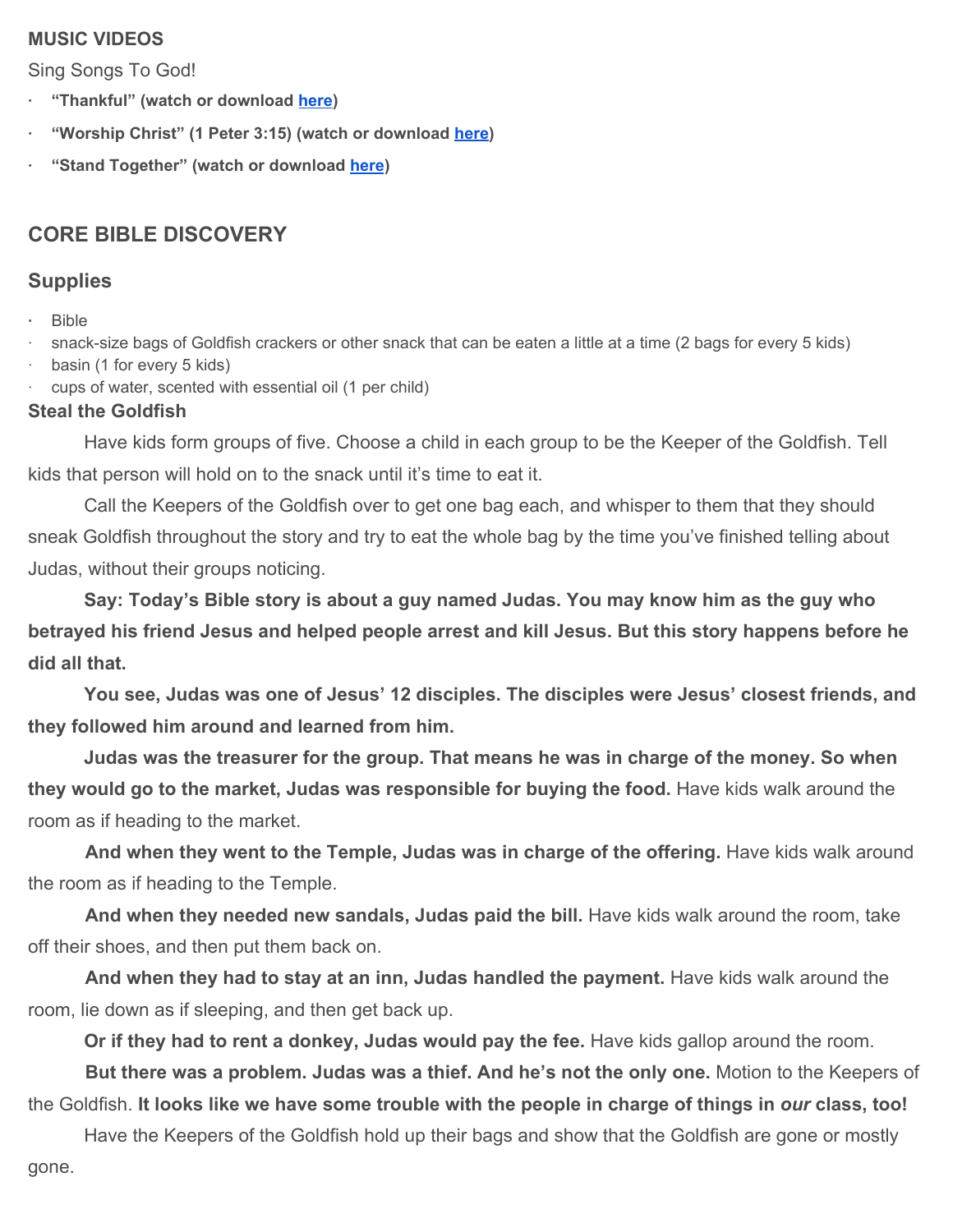**Ask: • What do you think about the Keepers of the Goldfish?**

**• How do you think the other disciples would have felt if they had known Judas was stealing some of their money?**

**Say: So…Judas was in charge of the money, but he stole some. That goes against today's commandment: We don't steal.**

Read Exodus 20:15.

**Tell the Story From Judas' Point of View**

**Say: All that background brings us to today's Bible story. Let's look at what happened from Judas' point of view.**

Read John 12:1-3.

**Ask: • Put yourself in the mind of Judas. You're always trying to get as much money for yourself as possible. What do you think when you see Mary pouring this expensive perfume?**

**Say: Let's see what Judas said.** Read John 12:4-5.

**Ask: • Do you believe that was Judas' real reason for being mad? Why or why not?**

**Say: Let's keep reading. Read John 12:6.** 

**Say: We don't steal. If we do steal, it messes up our hearts! We get greedy, wanting more and more for ourselves. Judas didn't care about the poor. He cared about a woman wasting perfume that was worth a lot of money, because** *he* **wanted that money for himself.**

**Retell the Story From Mary's Point of View**

**Say: We know that Judas' heart was greedy and self-centered, because he was stealing money for himself. But what about Mary's heart? Let's consider the story again from her point of view.**

Give each group a new bag of Goldfish, but don't give it to the Keepers of the Goldfish.

Read John 12:3.

**Ask: • Judas focused on taking more and more for himself. How would you describe Mary's heart?**

**Say: While Judas was greedy, Mary was generous. What she did was the** *opposite* **of stealing. She could've kept the perfume; it was hers to begin with.**

**Ask: • Why do you think Mary gave up the perfume?**

**Say: Mary willingly gave up what she had as an act of worship to Jesus.**

Have groups return their bags of Goldfish.

**Say: Mary wanted to worship Jesus, so she gave generously. And here's what Jesus said.** Read John 12:7-8.

Give each child a cup of scented water, and have kids gather around the basin.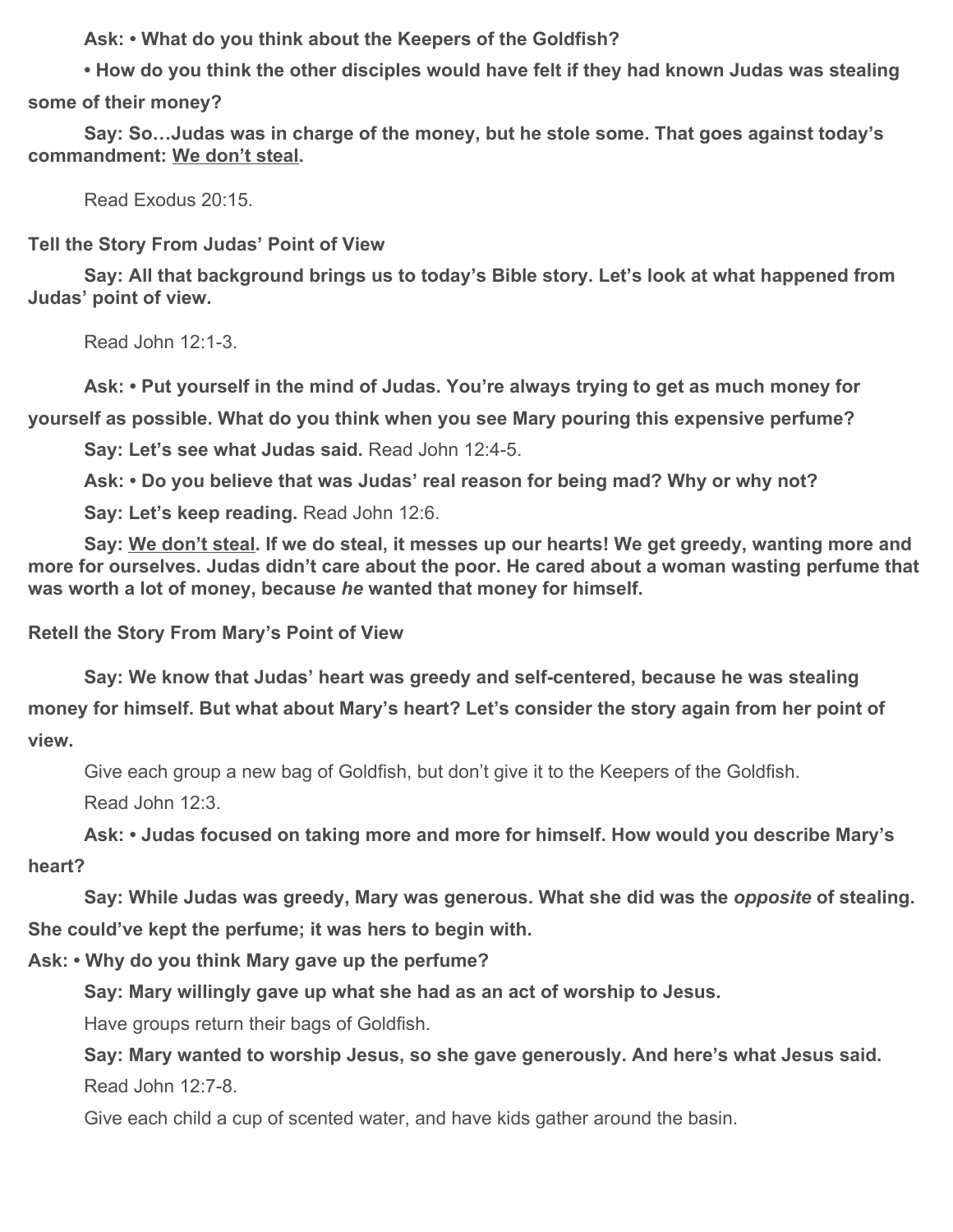**Say: Mary gave expensive perfume as a generous act of worship. Talk to Jesus silently about what** *you're* **willing to give up for him. As you pray, pour your water into the basin, imagining Jesus' feet are soaking in the basin.**

Allow time for reflective prayer.

**Ask: • What are some differences between Mary's perspective of the events and Judas' perspective?**

**Say: When it comes to money and things, we can be greedy or we can be generous. But God's way is best, and he shows us that we don't steal. We don't try to take more and more for ourselves like Judas did. Instead, we give generously like Mary did.**

I want to be generous right now! Distribute the Goldfish kids returned, and allow time for groups to share the snack.

# **DEEPER BIBLE DISCOVERY**

What Do I Do If I've Stolen Something

# **Supplies**

- **·** Bibles
- · uncooked angel hair pasta (1 noodle per child)
- $\cdot$  1/<sub>2</sub>-inch hex nuts, shown below (several per child)
- · tape



### **Hoard Hex Nuts**

Give each child a noodle of angel hair pasta. Set out a pile of hex nuts, and have kids arrange them so they're standing up on their sides, scattered around a table. Challenge kids to fit as many hex nuts as possible on the noodle without it breaking. Kids must get a hex nut onto the noodle by poking the noodle through the hole and picking it up, and they can hold only one end of the noodle. Allow several minutes for kids to try.

**Ask: • What happened when you tried to add more and more hex nuts to your noodle?**

**• How is that like what can happen when we try to get more and more money or things?**

**Say: When people are focused on getting more and more, sometimes they end up stealing. And like too many hex nuts broke your noodle, stealing can break our relationships with God and others. That's why we don't steal.**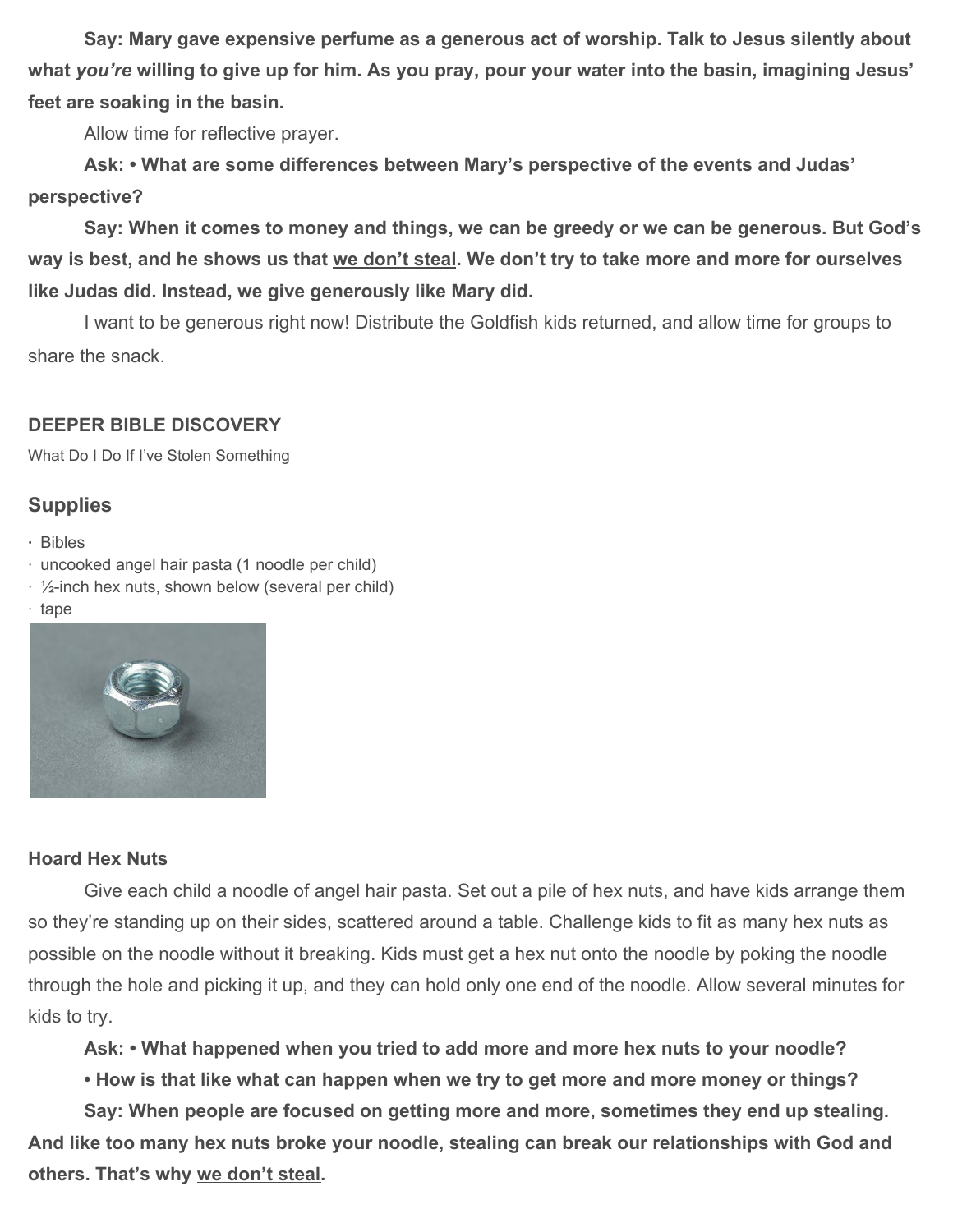Allow time for kids to mend the noodles with tape.

**Say: With pasta, you can't put it back together once it's broken. Is that the way it is if you've stolen something? You can say you're sorry, but can you really fix it? What** *do* **we do if we've stolen something? Let's dig in to that.**

### **Dig Deeper**

**Say: The Bible actually has a specific law about what to do if you've stolen something! Let's look at it together. As we read it, pay attention specifically to what you're supposed to do to make up for stealing.**

Help kids turn to Leviticus 6:1-6 so they can follow along as you read it.

**Ask: • What did you notice about what you have to do for the person you stole from? What about for God?**

**• If those are the consequences for stealing, why do you think people steal?**

**• If you have to pay back** *more* **than what you stole, how would you do that?**

**Say: If you've already stolen something, these verses tell you what to do—pay it back, plus extra, and make it right with God. Maybe you can't pay back what you stole with money, but you could pay someone back with time, with chores, or by saving up to pay the person back. The important thing is that you set things right with God** *and* **with the person you stole from, because we don't steal.**

**There's a guy who did this very kind of thing when he met Jesus. He was a tax collector for his job, and he was cheating people by taking more money than they really owed for taxes. When he met Jesus, listen to what he did.**

Read Luke 19:8.

**Ask: • How did Zacchaeus make up what he'd stolen?**

**Say: Zacchaeus learned that we don't steal, or we need to pay it back plus more. And there's one other thing to know about if you've already stolen something.**

Read Ephesians 4:28**.**

**Ask: • What are some things you can do instead of stealing?**

**Say: This verse says to stop stealing. We don't steal. Instead, we can use our hands to work hard and give generously. Being generous is a great way to refocus on giving, instead of trying to get more and more for ourselves.**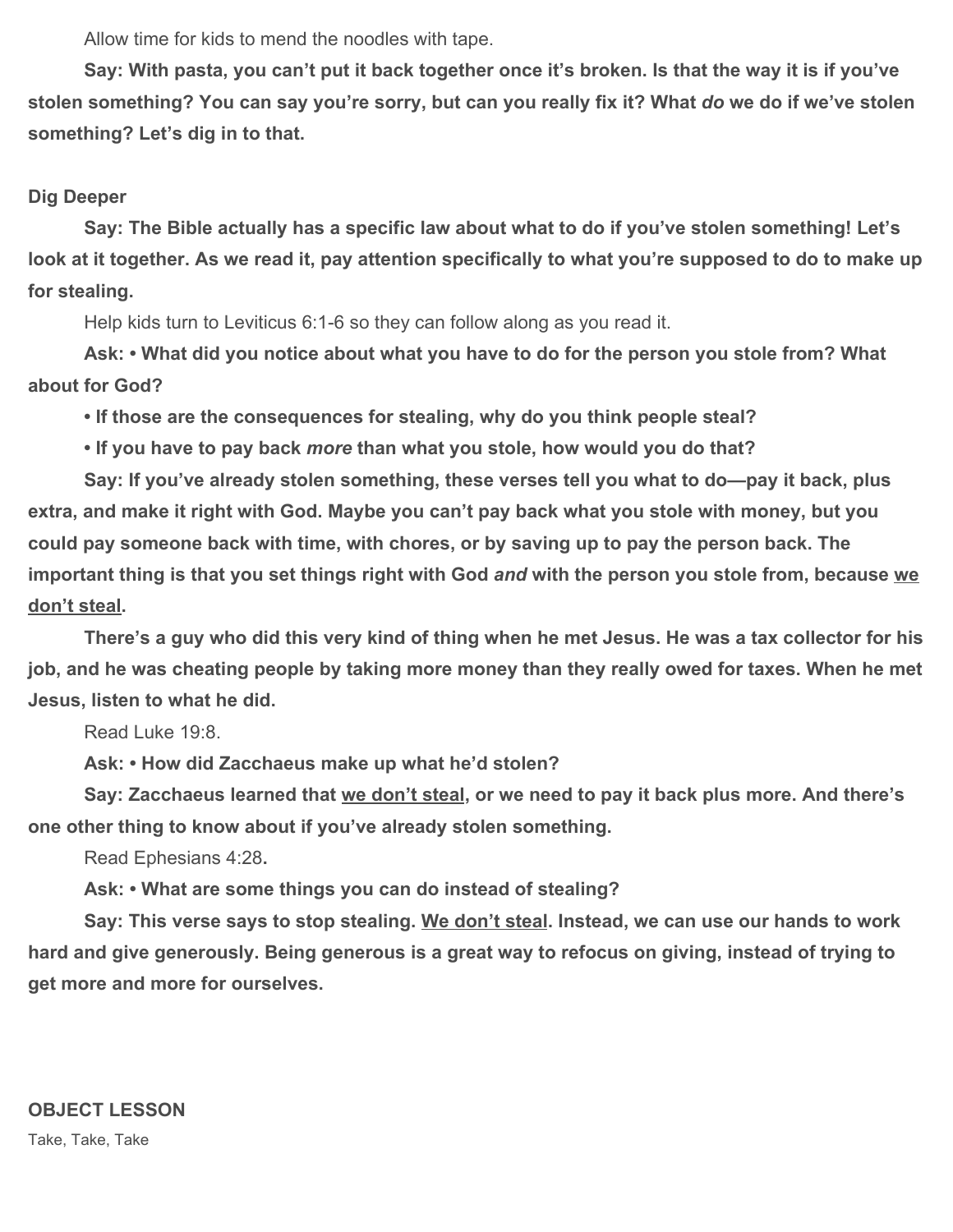# **Supplies**

- **·** pint-size Mason jars or clear plastic 16-ounce cups (1 for every 5 kids)
- · plastic beaded necklaces (like Mardi Gras necklaces, available at your local dollar discount store) (10 for every 5 kids)
- **scissors**



Tip

We used a pint-size Mason jar, but you could use a larger jar or a coffee mug for this experiment, too. Simply add or subtract bead strands depending on the size of container.

### **Put Beads in a Jar**

**Say: We're learning that taking things that don't belong to us is hurtful, so we don't steal. It can also be really hard to stop stealing once we start. Taking even one thing can lead to more and more stealing, and then things can get out of control. I'll show you what I mean.**

- **·** Form groups of about five kids, and give each group 10 beaded necklaces, a pair of scissors, and a Mason jar.
- · Have groups work together to cut the beaded necklaces to create strands of beads. Then kids will tie the 10 beaded strands together to create one long string of beads.

· Have adult or teen helpers assist kids as they carefully lower the beads into the jar, leaving the end of the long string barely hanging over the edge of the jar.

#### **Pull the End of the Beads**

**Say: Let's imagine these beads are things we** *really***want but don't belong to us. Call out some things you think could be tempting to steal, such as money, a smartphone, or a pair of cool new shoes.** Pause and allow kids to respond**. Now let's imagine we decide to go ahead and steal, just once. We think, "No one will even notice if I take this one thing."** Hold a jar of beads above your head. Gently pull the end of the string of beads, and then let go. Your initial pull will create momentum that causes the rest of the beads to "jump" out of the jar and onto the floor. **Wow, I only meant to take a little bit, but I ended up taking a lot. You give it a try.**

**·** Have small groups make their bead strings do the same. Jars can sit on a table, or kids can hold them the way you demonstrated.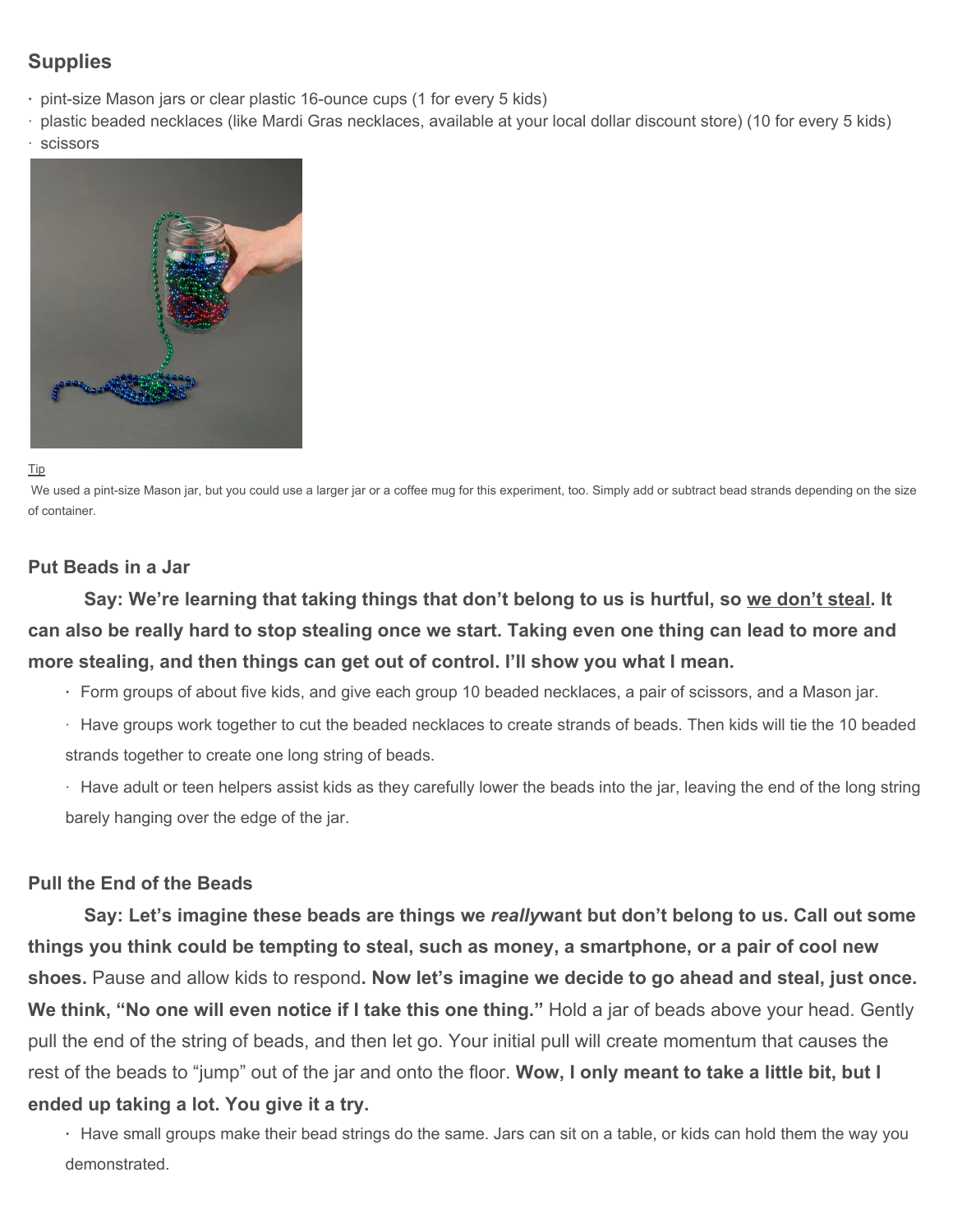· Have kids work together to put the beads back in the jar; then give another child a turn to pull on the string and put the beads in motion.

· Repeat, giving each child a turn.

### **Talk About It**

**Ask: • Why do you think it was so hard for the beads to stop?**

**• Why might it be hard to stop stealing once we start?**

**Say:Once the first beads were pulled out, it created something called** *momentum.***Momentum can be hard to stop—it can even get out of control the way the beads just kept going and going. Our choices have momentum, too. Choosing to steal can easily lead to choosing to do it again and again until it's out of control. That's why we don't steal.**

## **CRAFT**

Offering Bottle

# **Supplies**

- · 8-ounce water bottles (1 per child)
- · scissors
- · duct tape in fun colors and patterns
- · permanent markers



### **Make Offering Bottles**

Say: In our Bible story, Judas was a thief. But the woman in the story gave Jesus a generous gift by pouring perfume on his feet. We're going to use bottles that can remind us of a perfume bottle to make offering containers. We'll use these to collect money to *give*, rather than trying to get more for ourselves.

Give each child a water bottle. Set out the remaining supplies to share, and have kids follow these directions to make offering bottles.

· Cut off the top part of the water bottle, just where it starts to get narrower.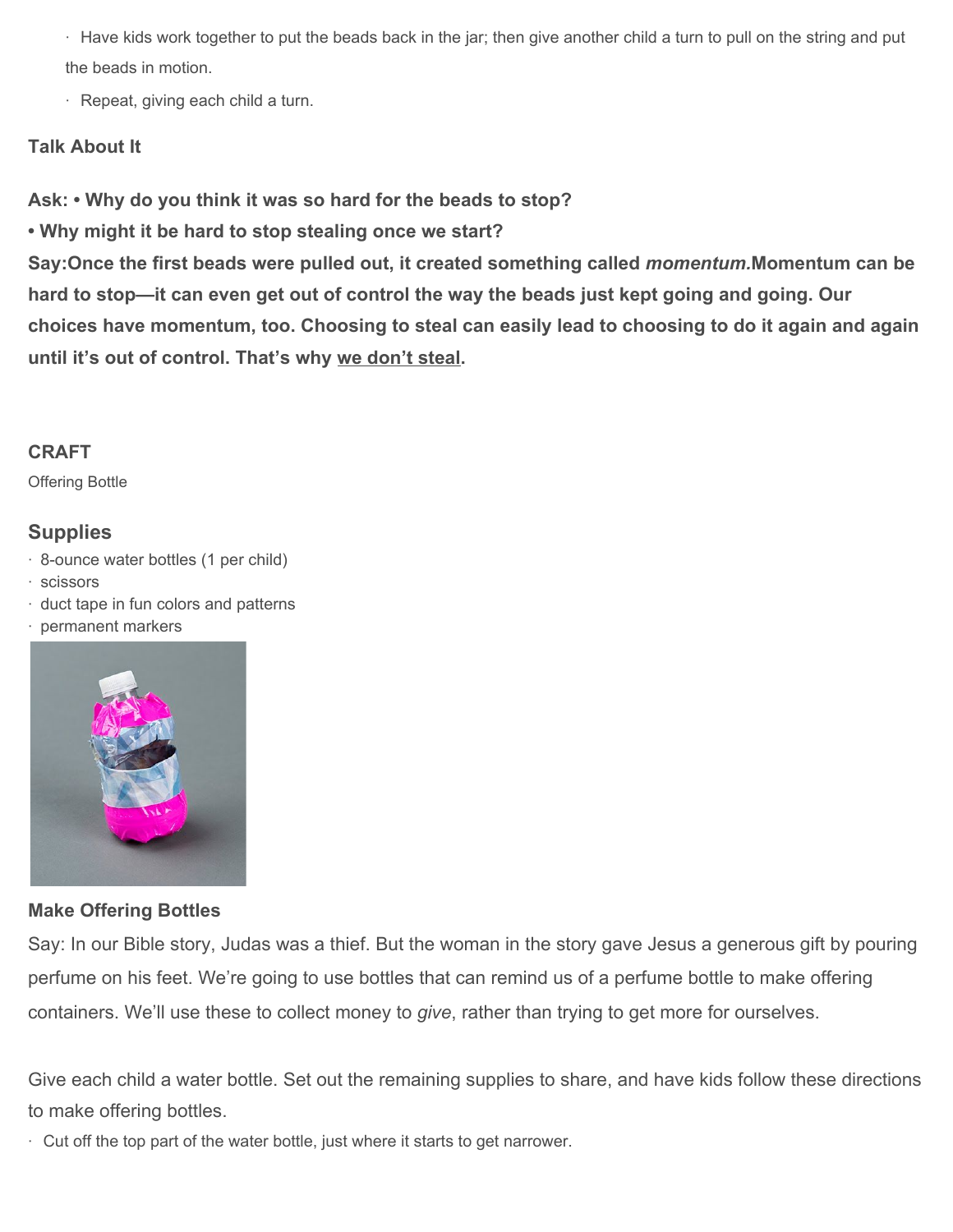

· Cover the top and the bottom parts of the bottle with decorative duct tape.



**·** Make a hinge with duct tape to attach the top and bottom so you can flip the top up.



**·** Use permanent markers to add more decorations.

**Talk About It**

- Ask:  **How do you feel when you're trying to get more money or stuff for yourself?**
- **How do you feel when you're saving money to give?**
- **Compare those two feelings. Which feels better?**
- **What are some ways you could earn money to give away?**

Say: **We don't steal. Judas didn't understand that. He was just focused on getting more and more for himself. When we're focused on getting, that can lead to stealing. But Mary was focused on giving as she poured out her perfume on Jesus. With our new offering bottles, we can focus on giving, too!**

Have kids take their offering bottles home and use them to save up money for offering.